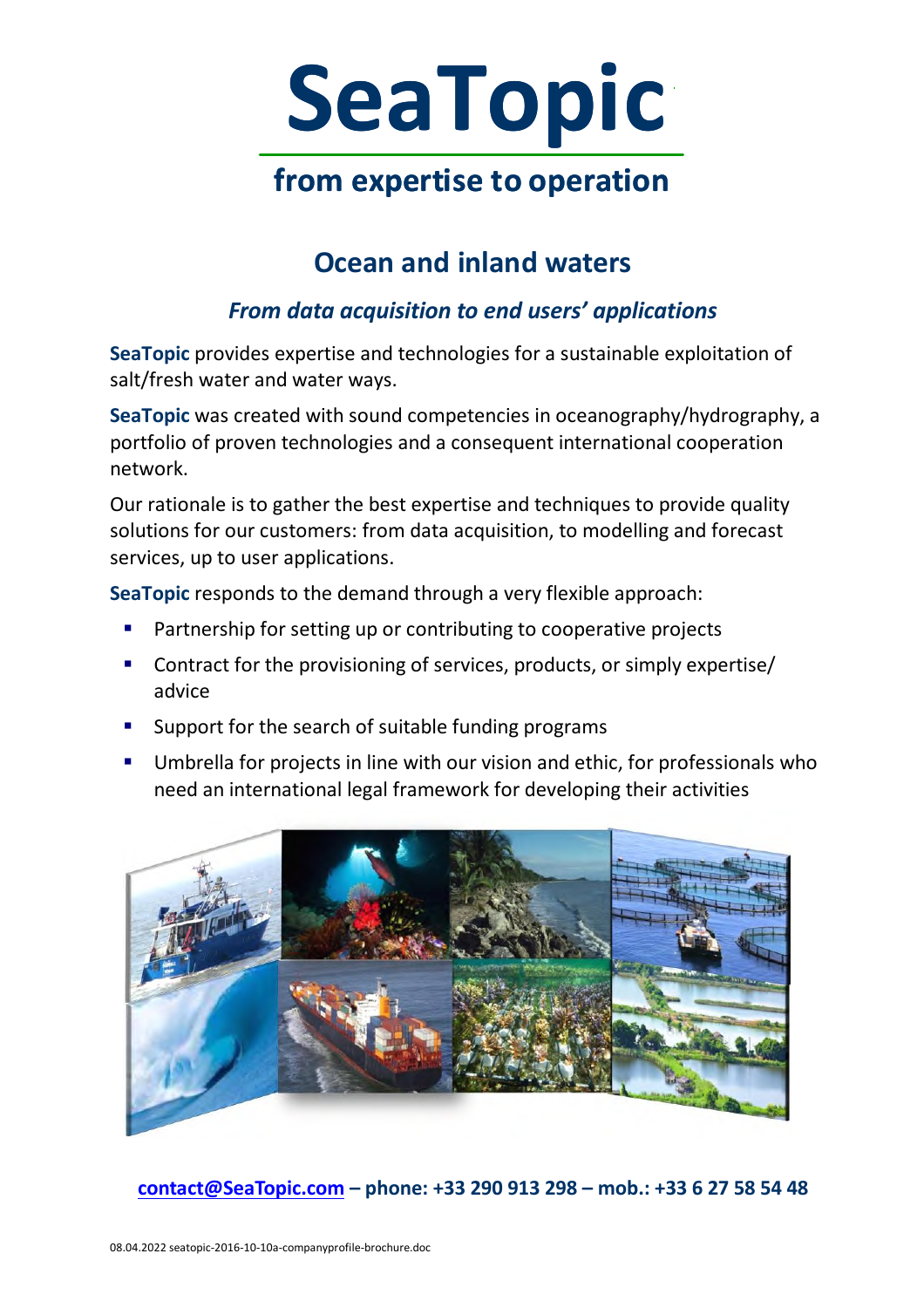

## **Fields of activities**



#### **Surveys:**

Based on its internal experience and technologies **SeaTopic** organizes oceanographic/ hydrographic/ geophysical surveys in fluvial and marine medium.

The company can on demand find funding, organize the campaigns, or just provide technology or expertise.

#### **Ocean monitoring, data acquisition, modelling and forecast**

The company proposes a portfolio of products for monitoring coastal water (and fresh water):

- **from simple sensors for water quality.** detection of pollution, to integrated buoys
- HF radar for a precise and reliable measurements of surface winds, waves and currents

**SeaTopic** provides its competencies in assembling monitoring networks, modelling systems to develop forecast services tailored to the needs of its customers.



#### **Maritime and inland navigation**



#### **Digital navigation**

**SeaTopic** develops advanced solutions for improving maritime, port and inland navigation, combining:

- **Positioning systems,**
- meteo-oceanography,
- hydrography.
- digital chart production chains (ENC, port, pilot, fluvial ENC)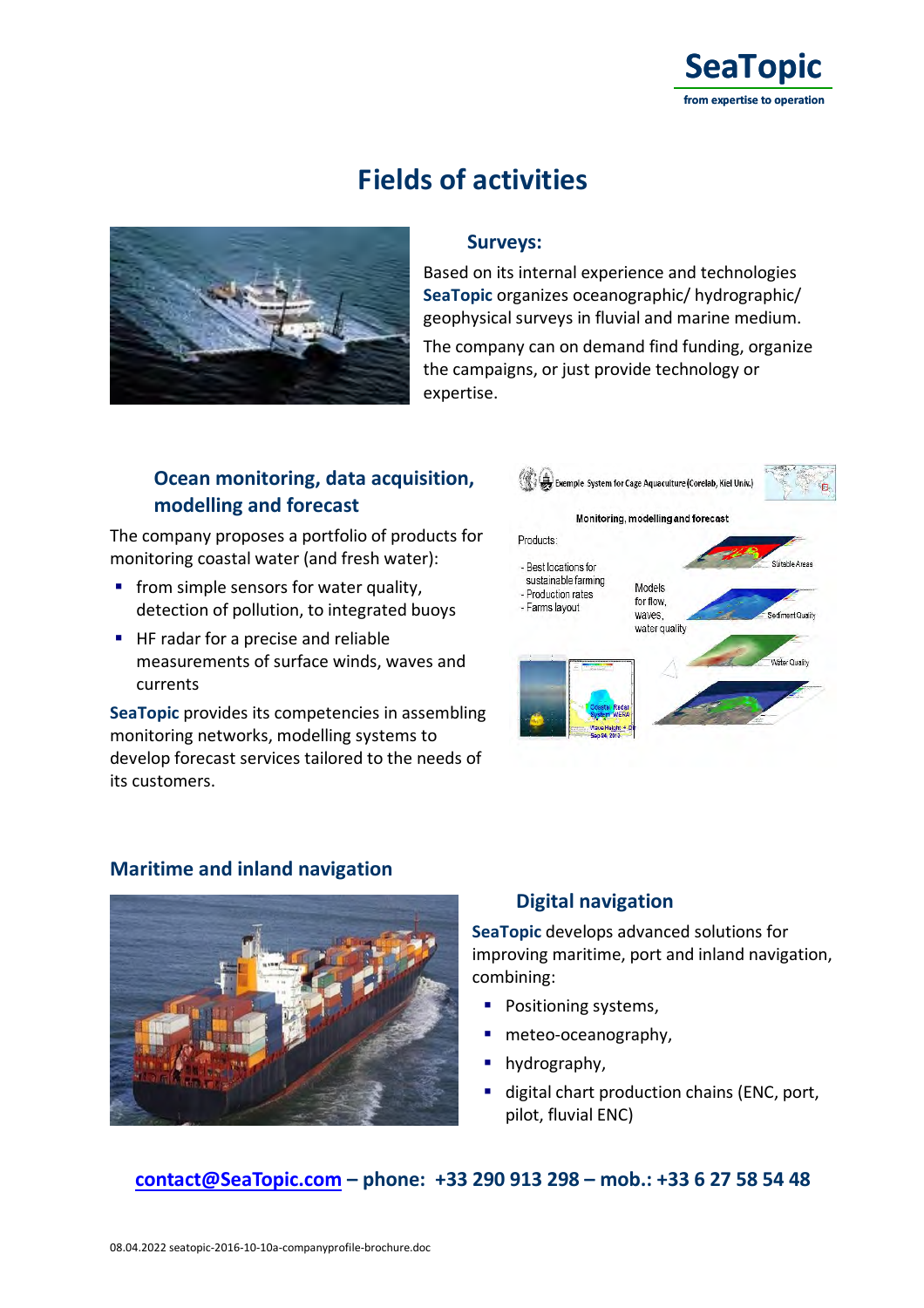



#### **Aquaculture and mariculture**

Oceanography / hydrography is one basis of sustainable aquaculture. This may appear as a strange declaration. However, selecting the location of the farms, deciding their spatial distribution, monitoring water quality, detecting micro-pollutants or lacks of nutrients, forecasting pollution and risk.

This service enables developing a sustainable fish or shellfish farming system, in salt or fresh water.

#### **Environmental quality**

Water quality monitoring, hydrographic and oceanographic data and models enable providing accurate and reliable real time and forecast information on environmental quality.

This application is one fundament of "Blue Growth" with quality protection. It is also the platform to produce high quality sea products**,** in particular algae whose valorisation chains require clean cultures.





#### **Erosion – risks management**

Erosion, as natural risk, is a quite common phenomenon, of sometimes dramatic impacts. It is not a fatality.

Hydrographic and oceanographic models enable understanding local processes responsible of erosion.

Based on that understanding **SeaTopic** provides solutions to mitigate coastal or fluvial erosion, promoting soft techniques, efficient and less expensive than hard works.